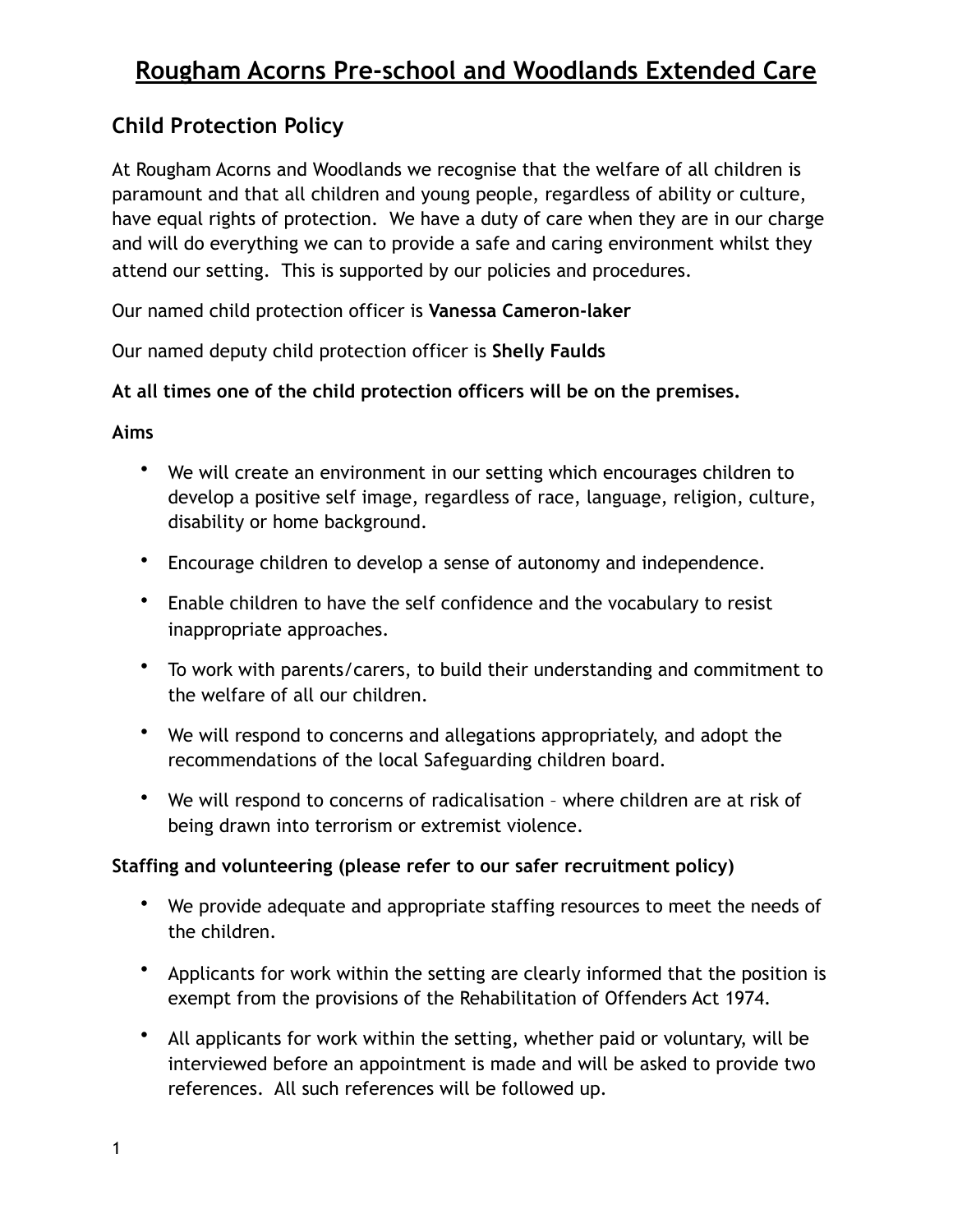• All adults working within the provision will be checked through the Criminal Records Bureau (CRB).

### **Training**

- All new staff, students and volunteers will be given a copy of our Child protection policy on induction.
- All staff will attend Safeguarding children training. This will be updated every two years and an annual refresher attended.
- We ensure that all staff, students and volunteers know the procedures for reporting and recording any concerns they may have regarding suspected abuse of a child.

### **Secure environment**

- Only authorised adults can collect children from the setting.
- We take security steps to ensure that we have control over who comes into the setting so that no unauthorised person has unsupervised access to the children.
- We have procedures for recording details of visitors to the setting.
- Volunteers and students do not have unsupervised access to the children.
- The layout of the playroom and outside area will permit constant supervision of all children.
- Adults will not be left alone for long periods with individual children or small groups.
- If a child does not attend preschool for 2 sessions and we have not heard from the family the reason, we will follow this up with a phone call to the parents. If we feel that the child may be being kept off for other reasons such as radicalisation, we will follow our policy to safeguard the child.
- To maintain a secure environment socially and emotionally for the children, staff will make sure that no child endures peer on peer abuse. (refer to our behaviour policy)

#### **Disclosures**

Where a child makes a disclosure to a member of staff, that member of staff will: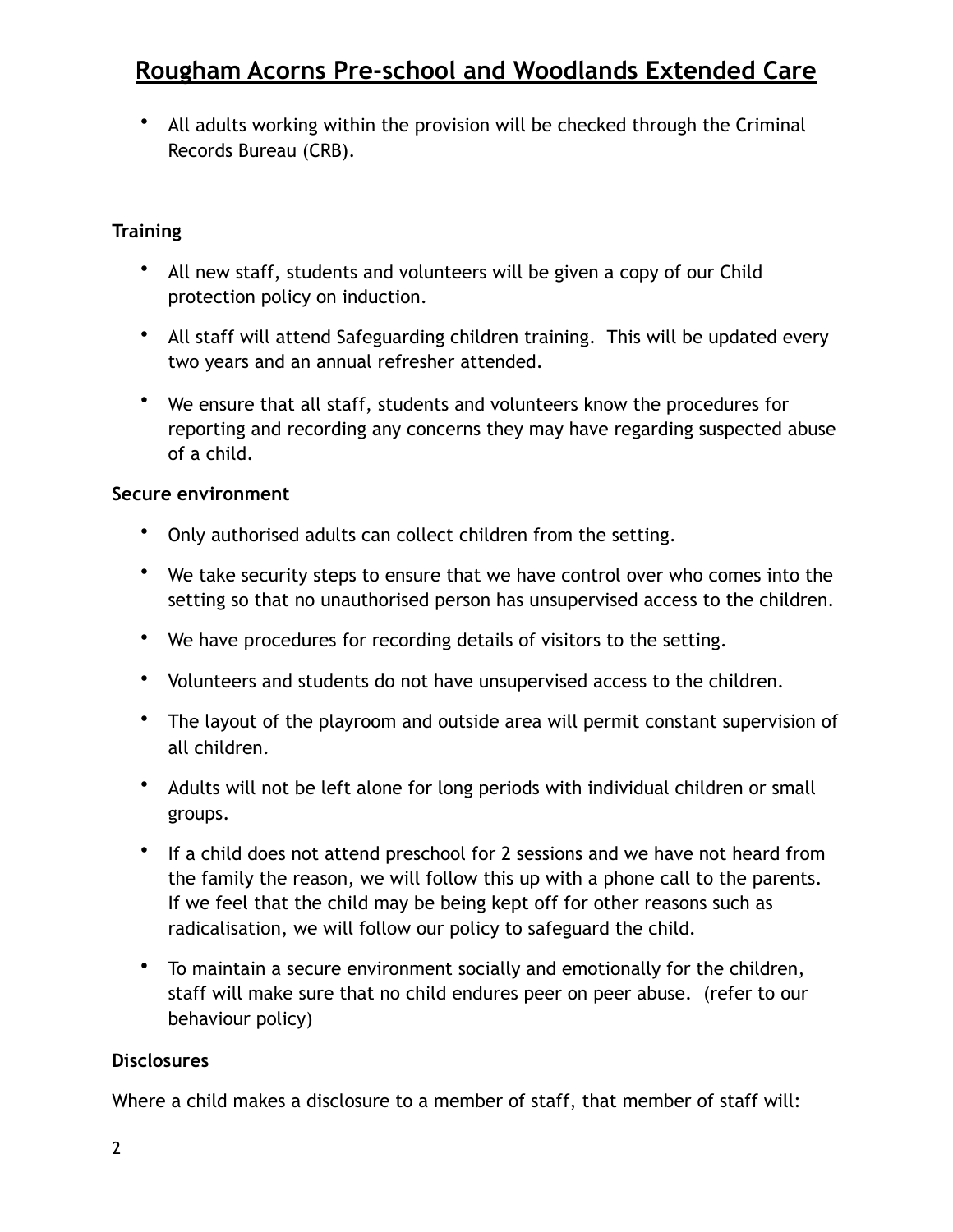- Offer reassurance to the child
- Listen to the child
- Give reassurance that action will be taken

**The member of staff does not question the child.** 

### **Procedure to be taken if there are suspicions of abuse**

All members of staff are expected to share any concerns about a child with the child protection officer or their deputy.

If thought necessary the child protection officer will make a referral to social services without delay. This should be followed up in wiring within 24 hours.

A record of concern must be recorded, even if it is decided that a referral is not required, and it should include the following:

- The child's name and address
- The age of the child
- The date and time of the observation or disclosure
- The exact words of the child
- The name of the person to whom the concern was reported, with date and time
- The names of any other person present at the time

These records are signed and dated and kept in a separate confidential file. (BLUE ENVELOPE IN LOCKABLE DRAWER)

#### **Informing parents/carers**

We will normally discuss our concerns with the child's parents and seek their agreement to making a referral to social services unless it is considered that by doing so we would place the child at significant harm or delay a referral.

#### **Confidentiality**

All suspicions and investigations are kept confidential and shared only with those who need to know.

Any information is shared under the guidance of the local Safeguarding children board.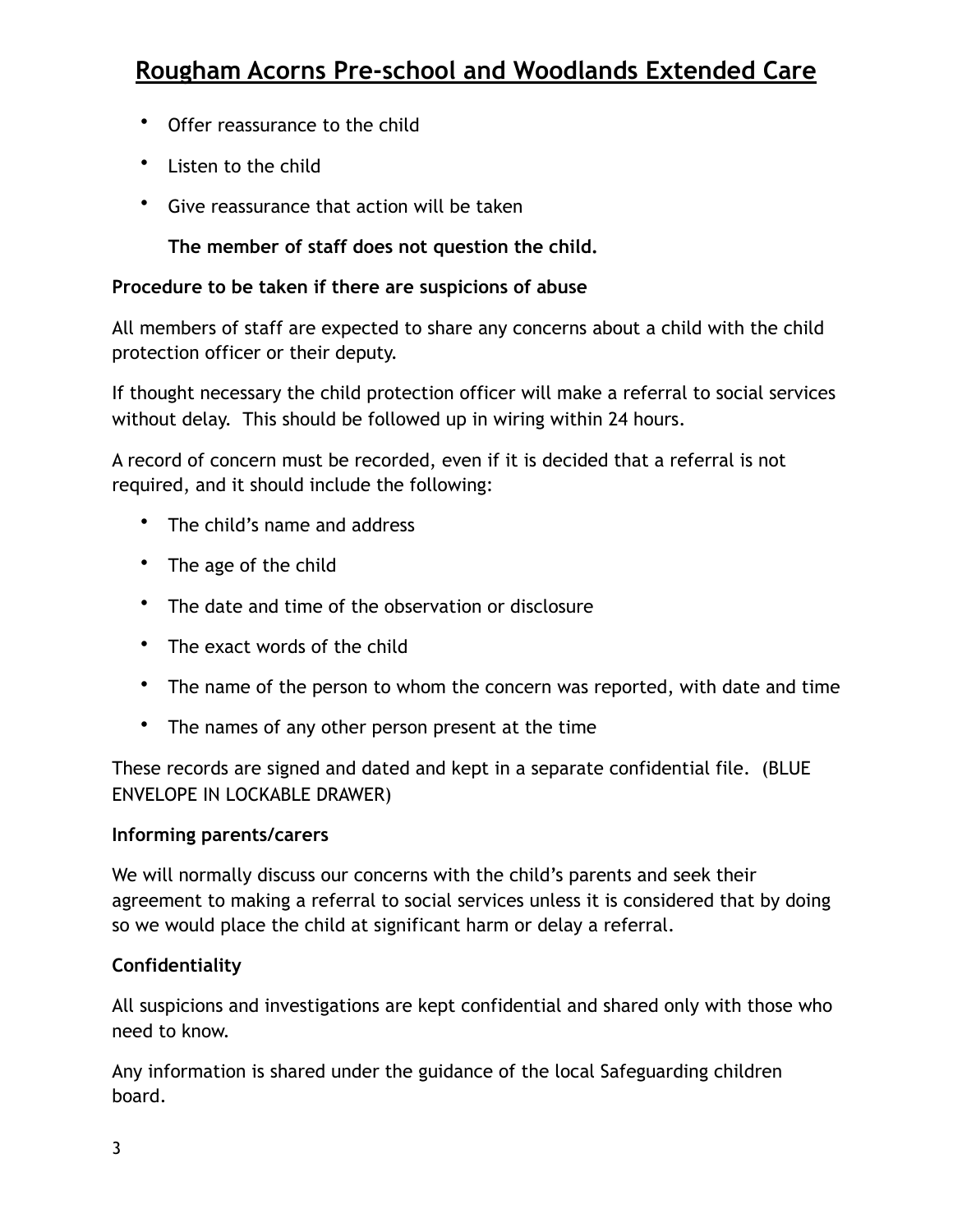### **Support to families**

Rougham Acorns and Woodlands takes every step to build up trusting and supportive relations among families, staff and volunteers.

We will continue to welcome the child and the family whilst investigations are being made in relation to abuse in the home situation.

**The procedure, in the event of an allegation of abuse , against a member of staff or volunteer.** 

If an allegation or complaint is made against a member of staff or volunteer the matter will be referred to the chairperson of the management body.

We ensure that all parents/carers know how to complain should they have any concerns concerning a member of staff or indeed a volunteer at our setting which may include any allegation of abuse.

On occasion we may seek guidance from a relevant professional at Suffolk County Council's Early Years and Childcare team, or our insurers or the Pre-school Learning Alliance. There is a duty for professionals, including our setting to refer any Safeguarding concerns they have to Customer First and the Local Designated Officer for Safeguarding and to inform Ofsted, regardless of whether the complainant wishes to take the matter further.

We follow the guidelines laid down by Suffolk Safeguarding Children Board when we respond to any allegation made against a member of staff or volunteer that a child has been abused.

We respond to any disclosure by our children, staff members or our volunteers that abuse by a member of staff or volunteer is alleged by accurately recording what they say without questioning/asking leading questions and without interviewing the staff member or volunteer as we understand that this may jeopardise any future proceedings.

We refer any such complaint, whatever this may be, immediately to Customer First by telephone, giving the details of the child, we then contact the Local Designated Officer for Safeguarding (01284758590) and inform Ofsted of the procedures as we understand that it is an offence not to do this.

We cooperate with any investigation carried out by the Local Area Designated Officer for Safeguarding in conjunction with the Police.